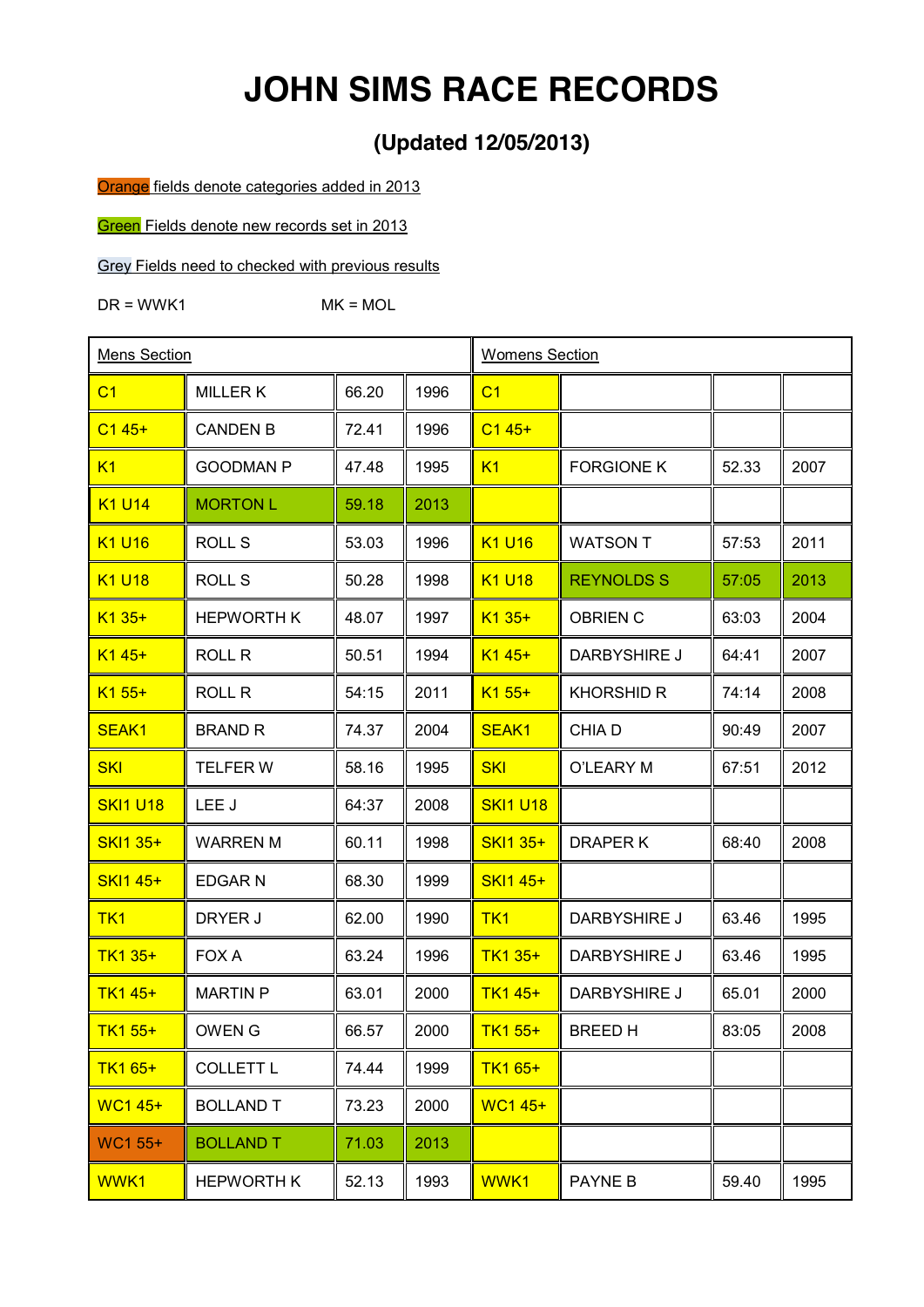| <b>Mens Section</b>                    |                      |       | <b>Womens Section</b> |                                        |                    |       |      |
|----------------------------------------|----------------------|-------|-----------------------|----------------------------------------|--------------------|-------|------|
| WWK1<br><b>U16</b>                     | <b>MAIDMENT S</b>    | 67.49 | 1997                  | WWK1<br><b>U16</b>                     |                    |       |      |
| WWK1<br><b>U18</b>                     | <b>COLLISTER M</b>   | 58.50 | 1996                  | WWK1<br><b>U18</b>                     | <b>OLIVER A</b>    | 87:42 | 2007 |
| WWK1<br>$35+$                          | <b>WORTHY D</b>      | 55:40 | 2008                  | WWK1<br>$35+$                          | DARBYSHIRE J       | 67.13 | 1994 |
| WWK1<br>$45+$                          | <b>WORTHY D</b>      | 54:35 | 2009                  | WWK1<br>$45+$                          | <b>BATES P</b>     | 65.45 | 1995 |
| WWK1<br>$55+$                          | <b>BOLLAND T</b>     | 62.32 | 2009                  | WWK1<br>$55+$                          | <b>BATES P</b>     | 70.52 | 2005 |
| WWK1<br>$65+$                          |                      |       |                       | WWK1<br>$65+$                          | <b>KHORSHID R</b>  | 76:53 | 2013 |
| <b>MOL</b>                             | <b>FARRELLY J</b>    | 50.35 | 2009                  | <b>MOL</b>                             | <b>TAYLOR L</b>    | 58:47 | 2009 |
| <b>MOL 35+</b>                         | DAVIES D             | 53.07 | 2009                  | <b>MOL 35+</b>                         | <b>HIGHMAN R</b>   | 56.08 | 2013 |
| <b>MOL 45+</b>                         | <b>LAWSON M</b>      | 52.48 | 2013                  | <b>MOL 45+</b>                         | <b>FARQUHAR S</b>  | 71.51 | 2013 |
| MOL 55+                                |                      |       |                       | <b>MOL 55+</b>                         |                    |       |      |
| <b>S PLAST</b>                         | SOUTHWELL W          | 68.01 | 2009                  | <b>S PLAST</b>                         | <b>HALL G</b>      | 75.03 | 2000 |
| <b>S PLAST</b><br>$35+$                |                      |       |                       | <b>S PLAST</b><br>$35+$                |                    |       |      |
| <b>S PLAST</b><br>$45+$                | <b>STEWART G</b>     | 65.04 | 2013                  | <b>S PLAST</b><br>$45+$                | <b>WHITLOCKS</b>   | 82:44 | 2008 |
| <b>LONG</b><br><b>PLASTIC</b>          | <b>HEARTCLIFFE A</b> | 60:08 | 2013                  | <b>LONG</b><br><b>PLASTIC</b>          | <b>MCDOUGALL B</b> | 70.00 | 2013 |
| <b>LONG</b><br><b>PLASTIC</b><br>$35+$ | <b>MCDONALD B</b>    | 55:20 | 2013                  | <b>LONG</b><br><b>PLASTIC</b><br>$35+$ | <b>OLLEARY M</b>   | 71:50 | 2008 |
| <b>LONG</b><br><b>PLASTIC</b><br>$45+$ | <b>AMY D</b>         | 62:01 | 2013                  | <b>LONG</b><br><b>PLASTIC</b><br>$45+$ | <b>LIDDLE J</b>    | 70:27 | 2013 |
| <b>LONG</b><br><b>PLASTIC</b><br>$55+$ | <b>SOUTHWELL W</b>   | 59:48 | 2013                  | <b>LONG</b><br><b>PLASTIC</b><br>$55+$ | <b>GATT J</b>      | 93:21 | 2008 |
| <b>MS</b>                              | <b>BROOKET</b>       | 56:56 | 2009                  | <b>MS</b>                              |                    |       |      |
| <b>MS 35+</b>                          | <b>BROOKE</b>        | 56:56 | 2009                  | <b>MS 35+</b>                          |                    |       |      |
| MS 45+                                 |                      |       |                       | <b>MS 45+</b>                          |                    |       |      |
| <b>MS 55+</b>                          | <b>WATSON M</b>      | 57:57 | 2013                  | <b>MS 55+</b>                          |                    |       |      |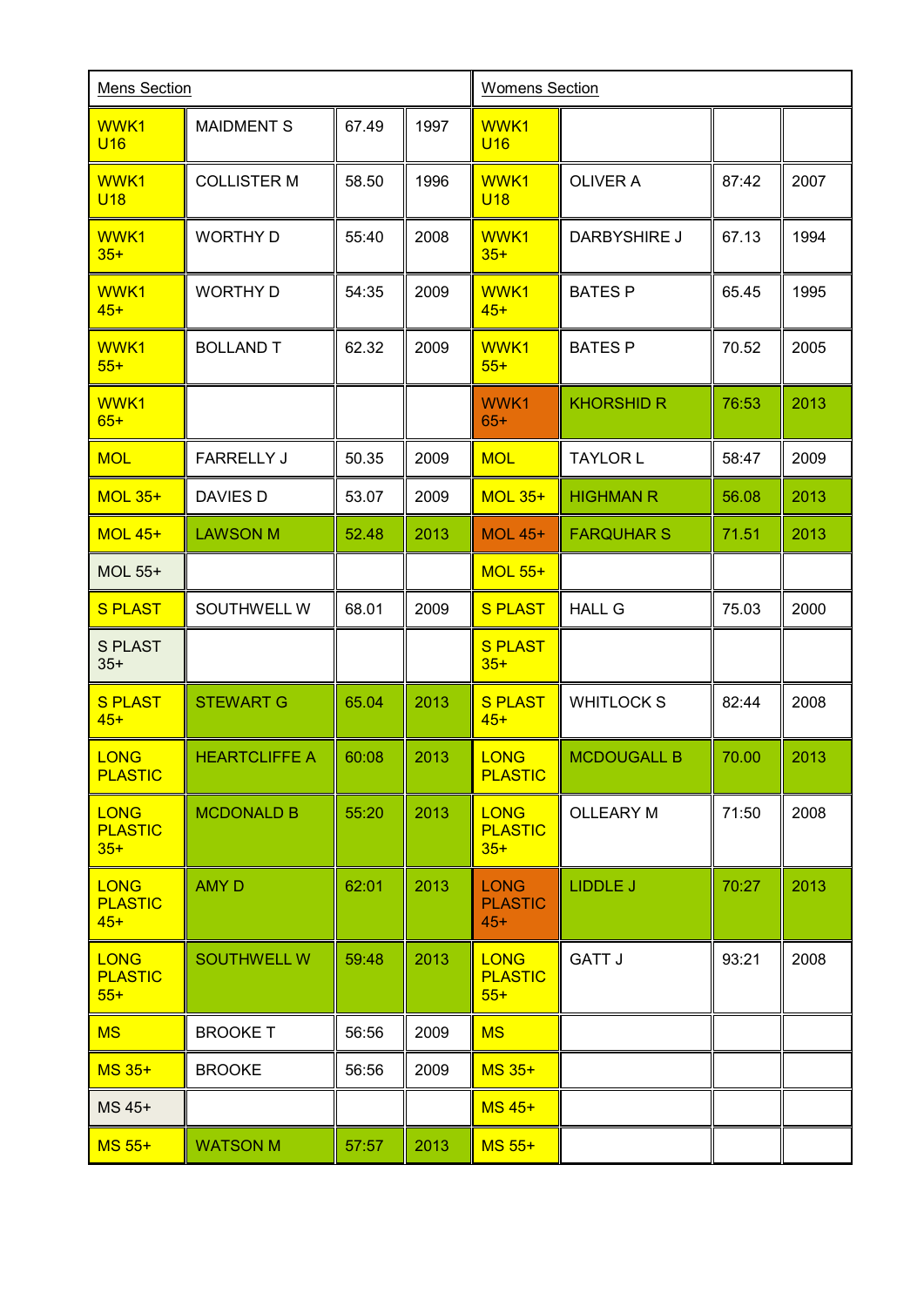Doubles:

| Mens Section:             |                                         |       | <b>Womens Section:</b> |                  |                                      |       |      |
|---------------------------|-----------------------------------------|-------|------------------------|------------------|--------------------------------------|-------|------|
| C <sub>2</sub>            | <b>BARR G DUKE A</b>                    | 61.43 | 1995                   | C <sub>2</sub>   |                                      |       |      |
| $C235+$                   | <b>BARR G LEWIS G</b>                   | 63.52 | 1997                   | $C235+$          |                                      |       |      |
| $C245+$                   | <b>BARR G LEWIS G</b>                   | 63.19 | 1998                   | $C245+$          |                                      |       |      |
| K <sub>2</sub>            | <b>COULTER T</b><br><b>LAWSON G</b>     | 45.49 | 2000                   | K <sub>2</sub>   | <b>LEHMANN L</b><br><b>CGARFF F</b>  | 51.55 | 1999 |
| <b>K2 U16</b>             | <b>GREED C</b><br><b>GIPSON M</b>       | 56.17 | 2013                   |                  |                                      |       |      |
| <b>K2 U18</b>             | <b>BOOCOCK B</b><br><b>BINGHAM J</b>    | 50.06 | 1996                   | <b>K2 U18</b>    | <b>WALLER K</b><br><b>BOWMAN A</b>   | 56.13 | 1997 |
| $K235+$                   | <b>GENOVESI P ELGIN</b><br>$\mathbf{J}$ | 51.02 | 1992                   | $K235+$          | <b>CRAWFORD R</b><br><b>BAKER M</b>  | 75:25 | 2007 |
| $K245+$                   | <b>CLANCYLOWE &amp;</b><br><b>MUNZE</b> | 54.25 | 2006                   | $K245+$          |                                      |       |      |
| SK <sub>12</sub>          | POLETTI A<br><b>JENKINSON R</b>         | 54.56 | 1999                   | SKI <sub>2</sub> | <b>NEWMARCH</b><br><b>WARHURST L</b> | 64:48 | 2007 |
| SK <sub>12</sub><br>$35+$ | <b>BOOCOCK C</b><br><b>LYSAGHT P</b>    | 53.15 | 1996                   | <b>SKI2 35+</b>  |                                      |       |      |
| SK <sub>12</sub><br>$45+$ | <b>BROAD G HENRY D</b>                  | 59.55 | 1997                   | <b>SKI2 45+</b>  |                                      |       |      |
| <b>PLAST2</b>             | <b>BUXTON C</b><br><b>GAMBLE I</b>      | 67.35 | 1999                   | <b>PLAST2</b>    |                                      |       |      |
| K2<br><b>PLAST</b>        | STEPHENS D,<br><b>BOLDY D</b>           | 59:15 | 2012                   |                  |                                      |       |      |

#### Mixed Section:

| K <sub>2</sub> MIX             | ANERSON R<br>RUSS L             | 47.48 | 2009 |
|--------------------------------|---------------------------------|-------|------|
| K <sub>2</sub> MIX<br>$35+$    | PEPPER G<br><b>EVANS R</b>      | 54.03 | 2009 |
| K <sub>2</sub> MIX<br>$45+$    | LOSS J<br>GREEN K               | 56:32 | 2012 |
| K2MIX<br>$55+$                 | <b>MARTIN P</b><br>DARBYSHIRE J | 58:09 | 2013 |
| <b>TK2MIX</b>                  | <b>CHANDLER L</b><br>REDWOOD K  | 67:10 | 2009 |
| S <sub>2</sub> M <sub>IX</sub> | POWER G<br>POWER J              | 60:43 | 2009 |
| <b>MOLOKAI</b>                 | POWER G.                        | 54:20 | 2012 |